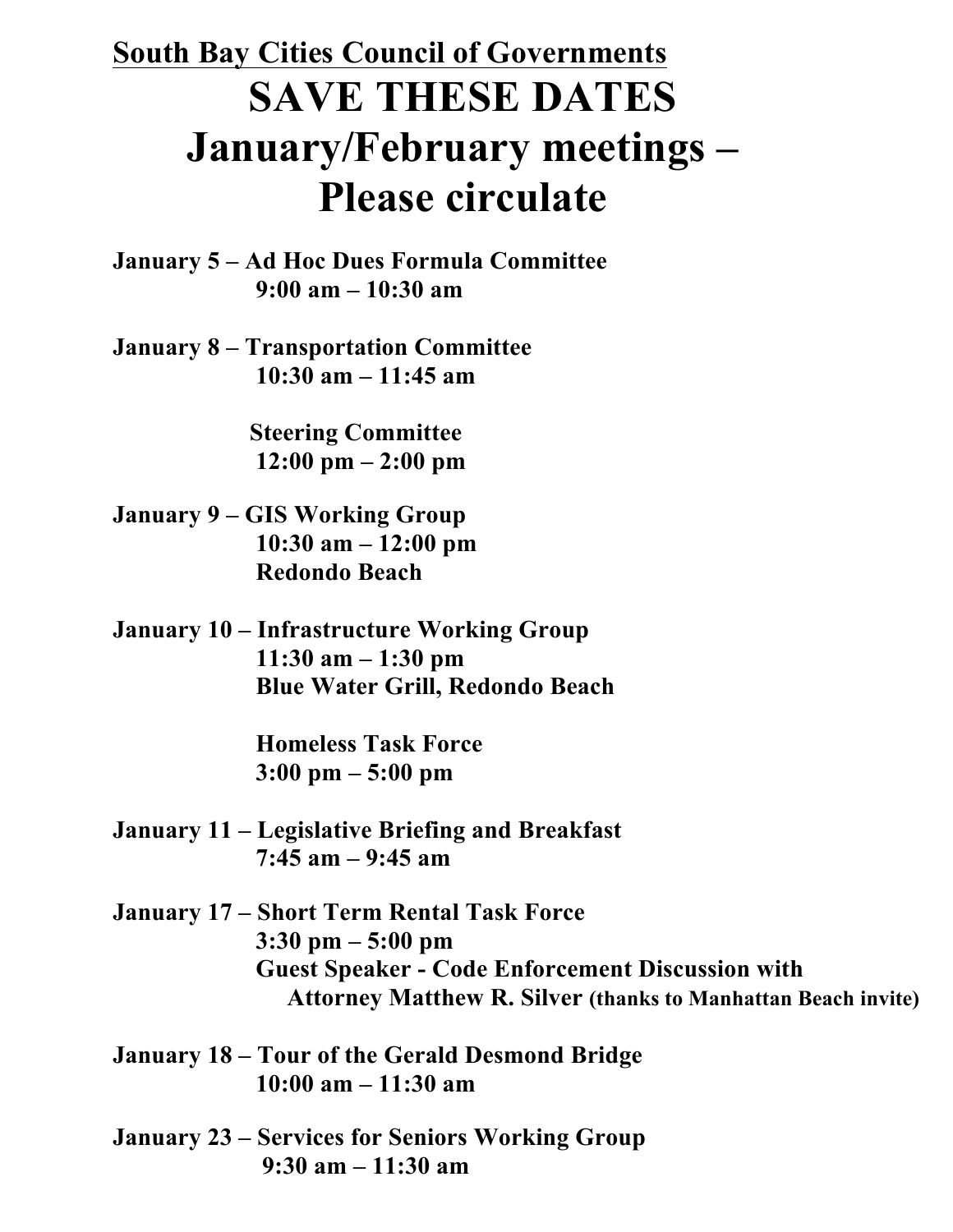**Park and Recreation Directors meeting\* 12:00 pm – 1:30 pm Lomita**

 **Energy Managers' Working Group 12:30 pm – 2:00 pm Guest speaker – Christopher Moore, PUC Local Government Affairs**

**January 25 – Social Media Working Group 9:00 am – 11:00 am**

> **Planning Directors' meeting\* 12:00 pm – 1:30 pm Lomita**

 **SBCCOG Board of Directors' meeting 6:00 pm – 8:00 pm**

**February 12 – Transportation Committee 10:30 am – 11:45 am**

> **Steering Committee 12:00 pm – 2:00 pm**

- **February 13 – GIS Working Group 10:30 am – 12:00 pm Redondo Beach**
- **February 14 – Infrastructure Working Group 11:30 am – 1:30 pm Blue Water Grill, Redondo Beach**

**February 15 – Economic Development Directors meeting 12:30 pm – 2:00 pm Guest speaker – Jake Bye for the L.A. Rams (thanks to Manhattan Beach invite) Manhattan Beach Council Chambers**